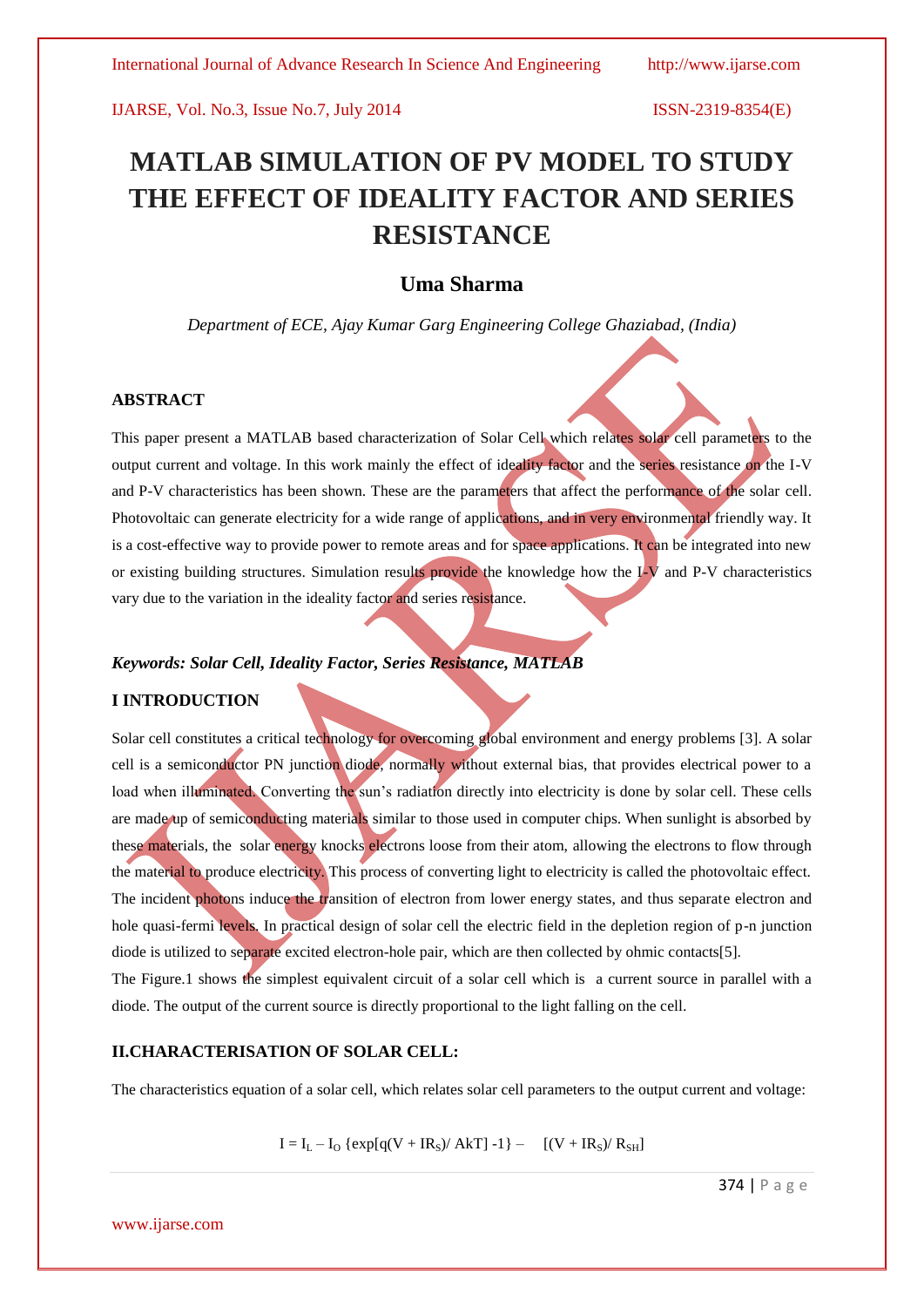Where,

- $I<sub>O</sub>$  = reverse saturation current
- $A =$  Ideality factor
- $q =$  elementary charge
- $k = Boltzmann's constant$ 
	- $T=$  absolute temperature
	- $R<sub>S</sub>$  = series resistance

 $R_{\text{SH}}$  = shunt resistance



#### **2.1 Ideality Factor**

The ideality factor (also called the emissivity factor) is a fitting parameter that describes how closely the diode's behavior matches that predicted by theory, which assumes the p-n junction of the diode is an infinite plane and no recombination occurs within the space-charge region. A perfect match to theory is indicated when A $\triangle$ 1.When recombination in the space-charge region dominate other recombination, however, A=2.Most solar cells, which are quite large compared to conventional diodes, well approximate an infinite plane and will usually exhibit near-ideal behavior under [Standard Test Condition](http://en.wikipedia.org/wiki/Standard_Test_Condition) ( $A \approx I$ ). Under certain operating conditions, however, device operation may be dominated by recombination in the space-charge region. This is characterized by a significant increase in *I*<sub>0</sub> as well as an increase in ideality factor to  $A \approx 2$ . The latter tends to increase solar cell output voltage while the former acts to erode it. The net effect, therefore, is a combination of the increase in voltage shown for increasing A in the figure to the right and the decrease in voltage shown for increasing  $I_0$  in the figure above. Typically,  $I_0$  is the more significant factor and the result is a reduction in voltage.

#### **2.2 Series Resistance**

As series resistance increases, the voltage drop between the junction voltage and the terminal voltage becomes greater for the same current. The result is that the current-controlled portion of the I-V curve begins to sag toward the origin, producing a significant decrease in the terminal voltage and a slight reduction in  $I_{SC}$ , the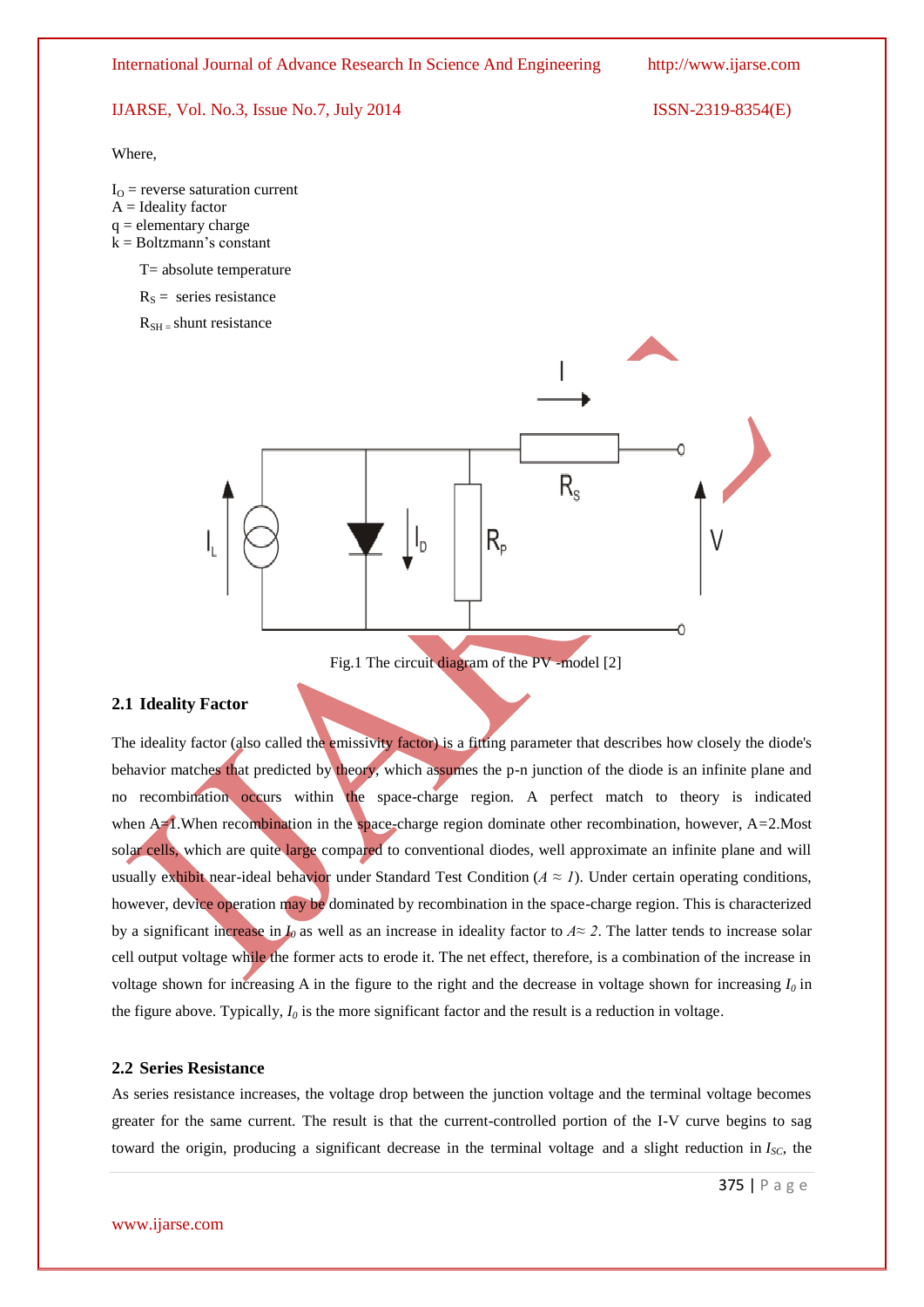short-circuit current. Very high values of  $R<sub>S</sub>$  will also produce a significant reduction in  $I<sub>SC</sub>$ ; in these regimes, series resistance dominates and the behavior of the solar cell resembles that of a resistor. Even for the value of series resistance in few ohms the short circuit current becomes nearly equal to zero. These effects are shown in I-V and P-V characteristics in the simulation results.

Losses caused by series resistance are in a first approximation given by  $P_{loss}=V_{Rs}I=I^2R_s$  and increase quadratically with (photo)current. Series resistance losses are therefore most important at high illumination intensities.

### **III.DEPENDENCE OF PV CELL PERFORMANCE ON EXTERNAL FACTORS**

The two important external parameters that affect solar cell performance most are temperature and radiation effects. As we have L=  $\sqrt{D\tau}$ , with increase of temperature, D remains fairly constant or increase slightly and τ increases. Therefore diffusion length L increases with temperature causing an increase in  $I_{\rm ph}$ , since the saturation current increase exponentially with temperature  $\sqrt{V_{oc}}$  will decrease rapidly as a result I-V curve becomes more rounded, degrading the fill factor. The overall effect is a reduction of cell efficiency with increasing temperature.

### **IV. SIMULATION RESULTS**

In this paper the characterization of I-V and P-V characteristics in MATLAB is given. The effect of ideality factor and series resistance on these characteristics has seen. The simulation results can be seen from fig.2 to fig.5



**Fig.2** I-V characteristics of single PV cell at  $G=1, R_S = 5x10^{-3}$   $\Omega$ ,  $R_{SH} = 5x10^{6}$   $\Omega$  and T = 50 Deg.

376 | P a g e

www.ijarse.com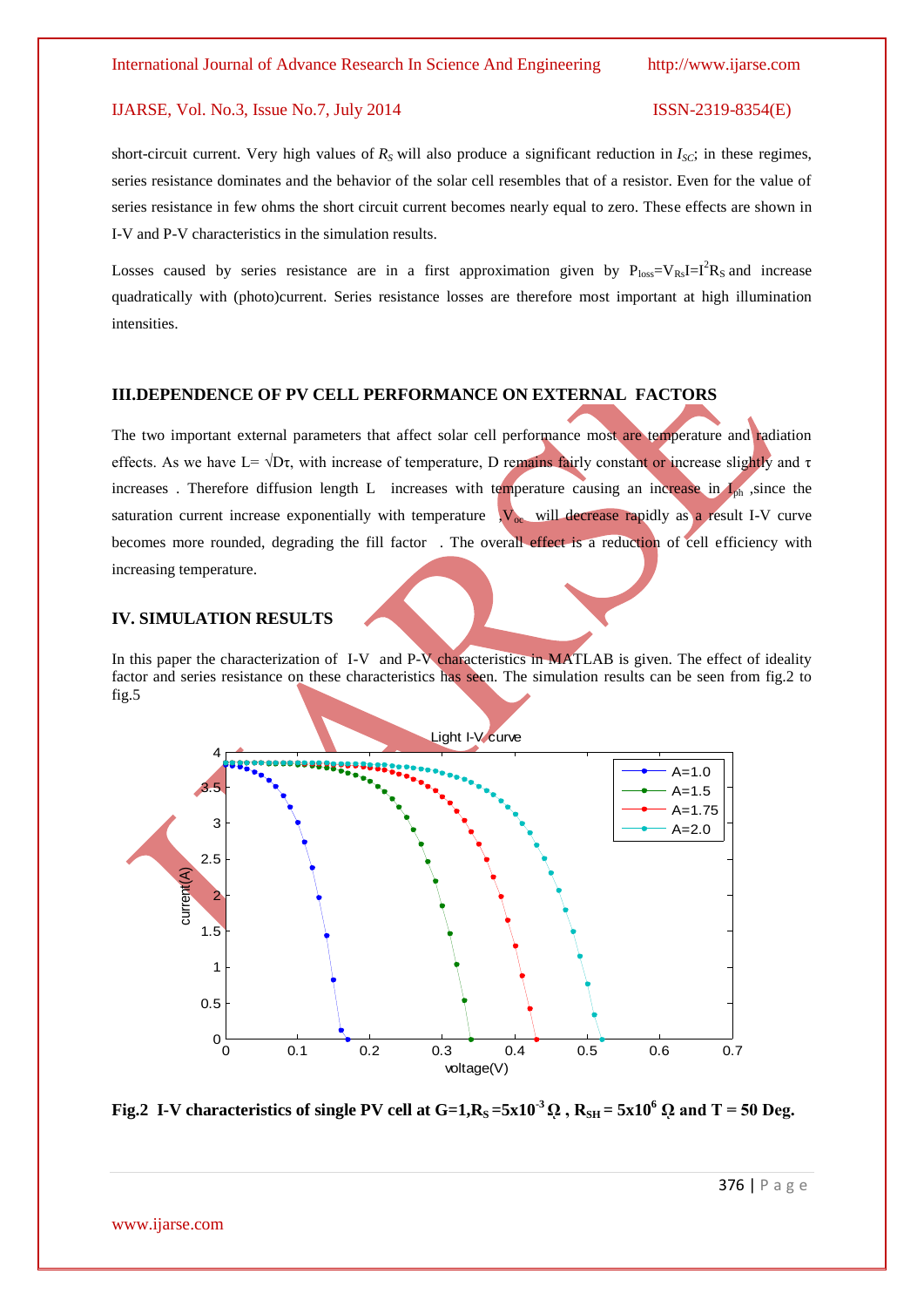

**Fig.3 P-V** characteristics of single PV cell at  $G=1$ ,  $R_s = 5x10^3 \Omega$ ,  $R_{SH} = 5x10^6 \Omega$  and T = 50 Deg.

**Fig 4 I-V characteristics of single PV cell at**  $G=2$ **,**  $A= 1.75$ **,**  $R_{SH} = 5 \times 10^3$  $\Omega$  **and T = 50 Deg.** 





377 | P a g e

www.ijarse.com